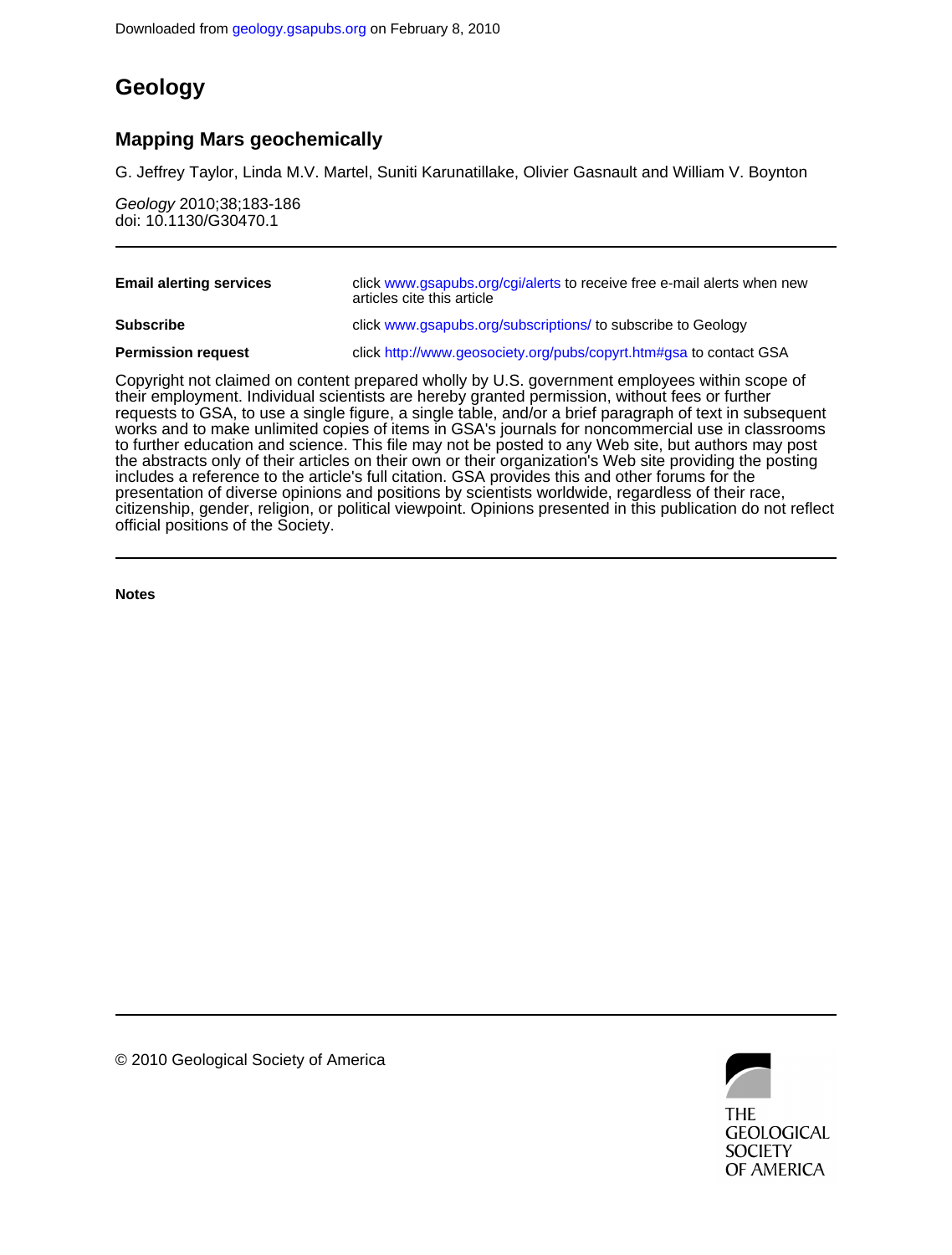# Mapping Mars geochemically

G. Jeffrey Taylor<sup>1\*</sup>, Linda M.V. Martel<sup>1</sup>, Suniti Karunatillake<sup>2</sup>, Olivier Gasnault<sup>3</sup>, and William V. Boynton<sup>4</sup>

1Hawaii Institute of Geophysics and Planetology, University of Hawaii, Honolulu, Hawaii 96822, USA

2Department of Geosciences, State University of New York–Stony Brook, Stony Brook, New York 11794, USA

<sup>3</sup>Centre d'Etude Spatiale des Rayonnements, Université de Toulouse, Centre National de la Recherche Scientifique, Toulouse, France 4Lunar and Planetary Laboratory, University of Arizona, Tucson, Arizona 85721, USA

#### **ABSTRACT**

**Using multivariate cluster analysis, we identify six distinct geochemical provinces on Mars**  from the concentrations of K, Th, Fe, Si, Ca, Cl, and H<sub>2</sub>O determined by the Mars Odyssey **gamma ray spectrometer. The results show that the Martian surface is dominated by basaltic rocks that vary in their abundance of incompatible (K, Th) and major elements (Fe, Si, and Ca). These chemically distinct geochemical provinces are in large, contiguous regions comprising a mixture of geologic units. The K/Th ratios are uniform among the geochemical provinces. To prevent measurable fractionation of K from Th, aqueous events must have been brief and/or the total throughput of water small. The muted weathering effects led to deposition of younger sedimentary deposits with the same compositions as older igneous units, explaining why a geochemical province may contain mapped units with the same composition but a range of ages.**

#### **INTRODUCTION**

The Mars Odyssey gamma ray spectrometer (GRS) has acquired a nearly global data set for the concentrations of seven elements (K, Th, Si, Fe, Ca, Cl, and H) on the surface of Mars. Initial results (e.g., Boynton et al., 2007, 2008) show that concentrations vary across the surface, but except for a few cases, most notably K and Th, elements are not strongly correlated with one another. Individual element maps are informative, but the lack of viable element-element correlations and spatial uncertainties due to spatial autocorrelation make it difficult to infer overall compositional variations. Thus we have turned to statistical techniques (Gasnault et al., 2009; Karunatillake et al., 2009). Here we report the results of cluster analysis with which we produced a map of geochemically distinct provinces on Mars.

#### **GRS DATA**

The GRS determines elemental concentrations from the intensities of gamma rays produced by neutron capture and/or scattering reactions (Si, Fe, Ca, Cl, H) or by radioactive decay (K, Th). For details on data acquisition and reduction, see Boynton et al. (2007, 2008) and the GSA Data Repository<sup>1</sup>. For this paper, the most important features of the data set are spatial resolution, depth of sampling, and extent of coverage.

#### **Spatial Resolution**

The GRS footprint, defined as the nadircentered region within which ~50% of the sig-

nal originates, is  $\sim 3.7^\circ$  arc radius ( $\sim 220$  km), although this varies somewhat with the gamma ray energy. The data were binned initially at  $0.5^{\circ} \times 0.5^{\circ}$ , smoothed using a boxcar filter over a much larger radius, and then rebinned to 5°  $\times$  5 $\degree$  grid points. The radius of the smoothing filter varies with element:  $5^{\circ}$  for K,  $10^{\circ}$  for Cl, H, Fe, and Th, and 15° for Si and Ca. Smoothing is necessary to improve signal to noise, but results in interdependency of neighboring data points, an effect called autocorrelation (discussed further herein).

#### **Depth of Sampling**

The measured gamma rays are produced in the upper few tens of centimeters of the Martian surface, much deeper than sensed by visible to thermal infrared spectral instruments (10–100 μm).

#### **Extent of Coverage**

We used only points in regions where H contents are low enough not to interfere in the determination of Si, Fe, and Ca concentrations. Hydrogen has a high cross section for capturing thermal neutrons, significantly affecting the neutron flux in the upper  $\sim 30$  cm of the Martian surface. The GRS data are corrected for this effect, but the correction is uncertain at polar latitudes where H dominates elemental signatures. Accordingly, we constrained our results using a mask based on H concentration, corresponding to  $\sim \pm 45^{\circ}$  of latitude from the equator. (The concentration of H does not affect K and Th data because their γ rays result from radioactive decay.)

The aqueous history of Mars is of great interest and is recorded in part in the concentrations and distribution of Cl and H, as discussed in Gasnault et al. (2009) and Karunatillake et al. (2009). In this paper we wish to assess the geochemical nature of the igneous rocks making up

the surface of Mars: thus we further adjusted the data to be on a volatile-free basis to emphasize igneous rock compositions. This was accomplished by removing  $H_2O$ , Cl, and  $SO_3$ , with  $SO_3$  calculated from the mean  $SO_3/Cl$  ratio of 8.9 for soils at the Mars Exploration Rover landing sites (Brückner et al., 2008), and increasing the concentrations of the remaining elements on the basis of the sum of the volatile species. That is, we increased Si, Fe, Ca, K, and Th in each grid point by factors given by  $100/(100 - [Cl])$  $-[H_2O] - [SO_3]$ ), where the values in brackets are concentrations and  $[SO_3]$  equals  $8.9 \times [CI]$ .

#### **STATISTICAL METHODOLOGY**

We used a cluster analysis on the GRS grid points to discern global trends in this multivariate data set. We use the K-means clustering algorithm implemented in ENVI (Environment for Visualizing Images), which optimizes the Euclidian distances between the cluster centers. We standardized the element concentrations by subtracting the arithmetic mean of the global data set from each point, and dividing by the global standard deviation, yielding standardized values, or z-scores. The normalization weights by relative variability of elements and provides information about the statistical significance of the mean composition of each calculated cluster. K and Th correlate strongly (mutually contributing 65% of variability in bivariate space and 25% in multivariate space), so to avoid redundancy in the cluster analysis, we use only K, which is known more precisely. To determine the optimum number of clusters, we used a silhouette parameter (Rousseeuw, 1987) that defines a silhouette width, involving the average difference between a given bin and all other bins within a cluster, compared to the average difference of that bin from all other clusters. The results suggest that the optimum number of clusters is 4–6: we use 6 clusters in the data reported here. (For more information about the cluster analysis technique, see footnote 1.)

#### **RESULTS**

The geochemical clusters map into contiguous areas (Fig. 1A) far larger than the GRS spatial resolution size  $(5^{\circ}-15^{\circ})$  in radius, including smoothing). This is important because spatial autocorrelation effects (Haining, 2003) cause spatially proximate grid points to contain redundant information. Therefore, regions with only a

<sup>\*</sup>E-mail: gjtaylor@higp.hawaii.edu.

<sup>1</sup> GSA Data Repository item 2010036, details of gamma-ray data acquisition and data reduction, and description of statistical methods (including Figure DR1), is available online at www.geosociety .org/pubs/ft2010.htm, or on request from editing@ geosociety.org or Documents Secretary, GSA, P.O. Box 9140, Boulder, CO 80301, USA.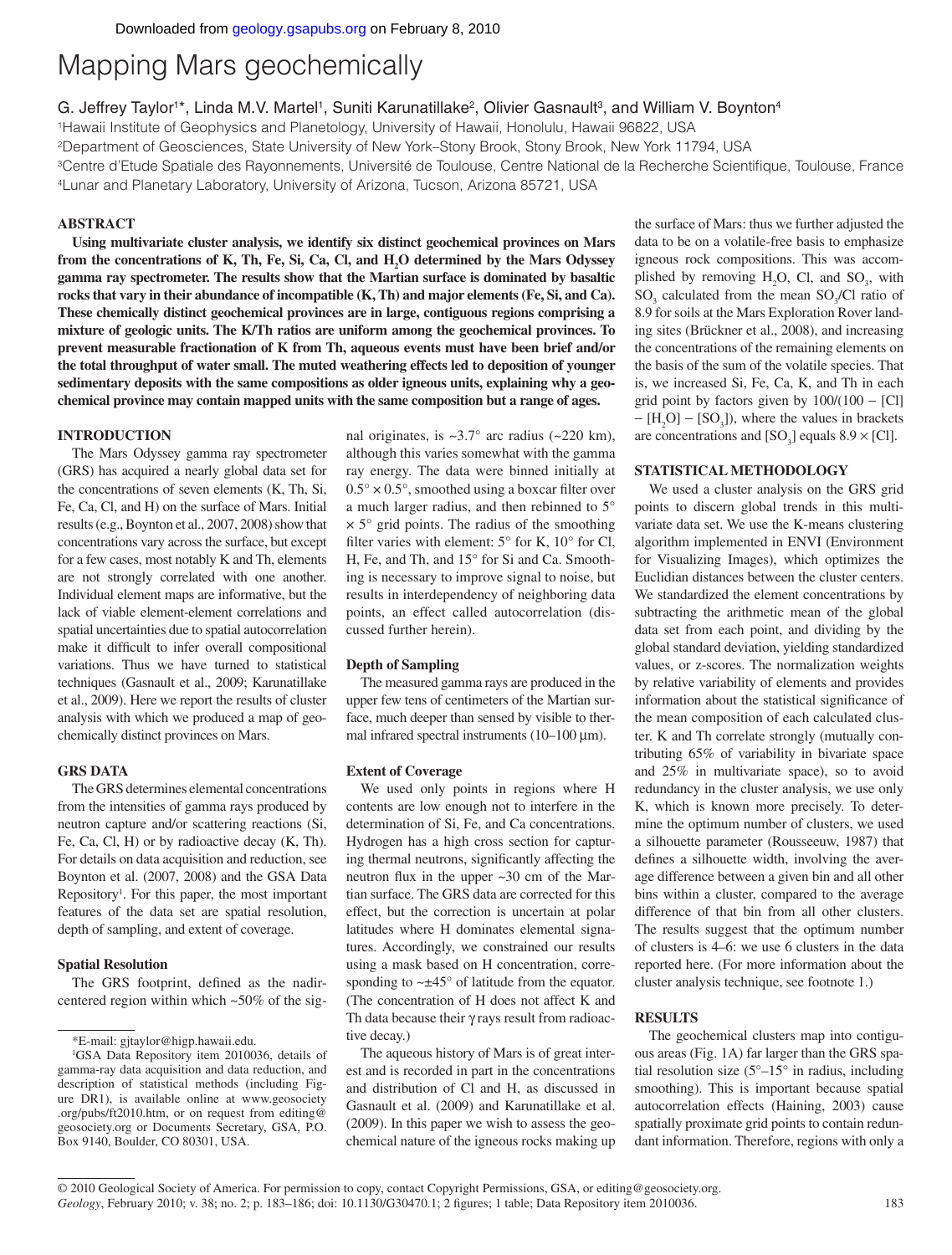

**Figure 1. Results of K-means cluster analysis obtained from 5**° **× 5**° **smoothed gamma ray spectrometer data (Fe, Si, Ca, K). A: Six geochemical provinces (clusters; described in text) superimposed onto Mars Global Surveyor Mars Orbiter laser altimeter shaded relief map.**  Data are truncated at ~45° north and south for analytical reasons (Boynton et al., 2007). B: Topographic map showing locations of key features discussed in text. C: Simplified geo**logic map of Mars (Nimmo and Tanaka, 2005), with geochemical provinces in A outlined. E early; L—late; M—middle; A—Amazonian; H—Hesperian; N—Noachian.** 

few GRS grid points in them are not significant. The most conservative approach is to ignore areas smaller than the largest smoothing radius, 15°. (The different smoothing radii do not affect the outcome of the cluster analysis significantly; see footnote 1.)

The clusters, which we call geochemical provinces, have unique mean element abundance patterns  $(Fig. 2)$ . For five of the six provinces the mean of at least one element is close to one standard deviation larger or smaller than the global mean, demonstrating that the clas-



**Figure 2. Compositions of six geochemical provinces described in text, using standardized values (class means divided by standard deviation of global mean). Mean values converted to weight percent oxides are given in Table 1.**

sification is significant. Province 6 is the most distinct, with four of the five elements enriched significantly (Fig. 2). Province  $4$  does not have enrichments or depletions at the one-standard deviation level, but is nonetheless different in its element abundance pattern.

The differences in the standardized values are reflected in the mean concentrations of elements (converted to oxides, except for Th) for each province (Table 1). We report Th data in Table 1 even though they were not used in calculating the clusters (provinces). The reduction in the effective number of data due to spatial autocorrelation causes the typical calculation of the standard error of the mean to be an underestimate. Therefore, we conservatively report the root mean square of the individual uncertainties of grid points in each class for each element in Table 1. A brief discussion of each geochemical province (Fig. 1A) follows. Geographic areas mentioned below are identified in Figure 1B. In Figure 1C we compare the provinces with the simplified geologic map of Nimmo and Tanaka (2005). This map combines many units to give a broad picture of Mars, so it is more suitable for comparison with the spatial resolution of the GRS data, and is based on the geologic map of Mars (Scott and Tanaka, 1986; Greeley and Guest, 1987).

Province 1 is relatively low in all five elements, although only Fe is low at the  $1\sigma$  level. The largest region of it encompasses the southern highlands from Terra Sirenum through Aonia Terra to western Noachis Terra on the east side of Argyre basin, then extends north to Meridiani, ending at Ares Vallis. This region includes diverse geological units with a range of ages. It is dominated by early to middle Noachian materials and includes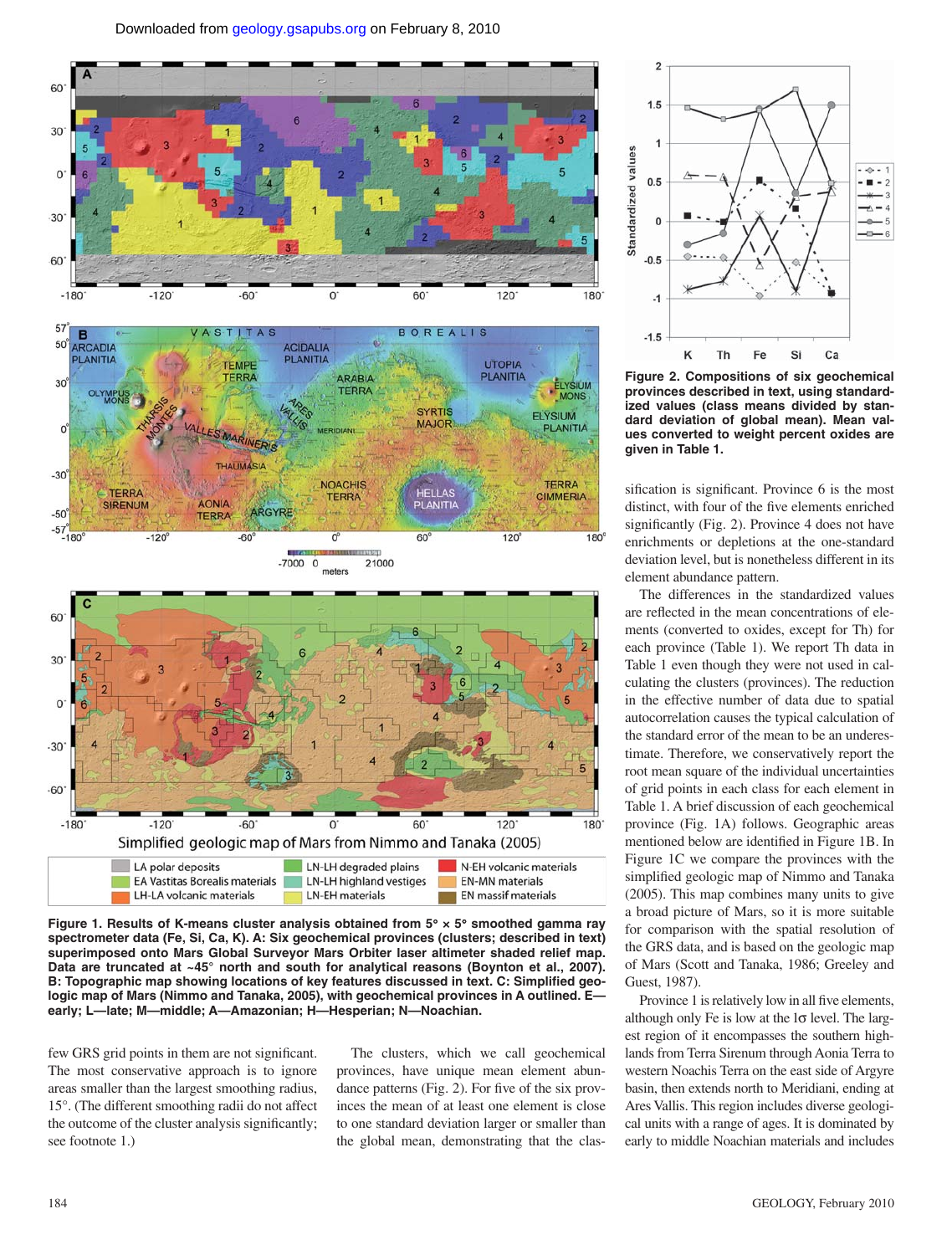TABLE 1. MEAN COMPOSITIONS AND UNCERTAINTIES OF GEOCHEMICAL PROVINCES ON MARS

|                  | Province 1      | Province 2      | Province 3      | Province 4      | Province 5      | Province 6      |
|------------------|-----------------|-----------------|-----------------|-----------------|-----------------|-----------------|
| K,O              | $0.39 \pm 0.02$ | $0.43 \pm 0.03$ | $0.37 \pm 0.02$ | $0.47 \pm 0.02$ | $0.40 \pm 0.03$ | $0.53 \pm 0.03$ |
| <b>FeO</b>       | $18.3 \pm 1.1$  | $21.4 \pm 1.5$  | $20.5 \pm 1.3$  | $19.2 \pm 1.3$  | $23.3 \pm 1.6$  | $23.3 \pm 1.8$  |
| SiO <sub>2</sub> | $47.1 \pm 0.7$  | $48.0 \pm 1.0$  | $46.7 \pm 0.8$  | $48.1 \pm 0.9$  | $48.2 \pm 0.9$  | $49.8 \pm 1.1$  |
| CaO              | $7.5 \pm 1.2$   | $7.5 \pm 1.5$   | $9.7 \pm 1.3$   | $9.6 \pm 1.4$   | $11.4 \pm 1.6$  | $9.8 \pm 1.9$   |
| Th               | $0.64 \pm 0.05$ | $0.70 \pm 0.06$ | $0.60 \pm 0.06$ | $0.78 \pm 0.06$ | $0.68 \pm 0.06$ | $0.88 \pm 0.07$ |
| K/Th             | $5100 \pm 460$  | $5090 \pm 560$  | $5040 \pm 560$  | $4960 \pm 430$  | $4930 \pm 560$  | $4970 \pm 490$  |
|                  |                 |                 |                 |                 |                 |                 |

*Note*: Values in weight percent, except Th (parts per million). Uncertainties (σ, root mean square uncertainty) for elements are calculated from mean measurement uncertainties for the grid points composing a geochemical province. Uncertainty in K/Th ratio calculated from  $(K/Th)[(\sigma_{\rm g}/K)^2 + (\sigma_{\rm Th}/Th)^2]^{1/2}$ , where K and Th are mean concentrations of K and Th.

massifs in Thaumasia and surrounding Argyre. A significant percentage encompasses Noachian to early Hesperian and Amazonian volcanics on and near Tharsis. The latter includes an intriguing overlap between radar stealth and compositional anomalies, as discussed in Karunatillake et al. (2009).

Province 2 has a composition close to average Mars, except for distinctively low Ca. It occurs in two main regions. One is adjacent to province 1 northwest of Argyre and extends northward across Valles Marineris to Tempe Terra. The other main region is in Utopia Planitia in the northern lowlands. A much smaller region encompasses most of the floor of Hellas. This geochemical province is composed of a mixture of geological units, from Noachian units in Arabia Terra to Amazonian materials in Utopia.

Province 3 is low in K, Th, and Si, and roughly average in Fe and Ca. It is associated with volcanic constructs in northern Tharsis (Olympus Mons and the Tharsis Montes), Syrtis Major, and Elysium, and with late Noachian and early Hesperian plains and in the area east of Hellas.

Province 4 has an average composition that is not much different from the global mean; it is average Mars. It is the largest of our geochemically defined provinces, occupying 25% of the mapped area. It is confined almost entirely to early to middle Noachian highlands, including Arabia Terra, eastern Noachis Terra, Terra Cimmeria, and western Terra Sirenum. Some Hesperian plateau units also occur, particularly in Sirenum.

Province 5 has distinctively high average Fe and Ca concentrations. The largest occurrence is west of Tharsis in southern Elysium and northernmost Terra Cimmeria. This region is a mixture of late Noachian to late Hesperian highlands and plains, and late Hesperian to late Amazonian volcanic deposits. The other main occurrence is in eastern Tharsis, straddling Valles Marineris and including Noachian to Amazonian volcanics.

Province 6 is the most distinct compositional province. It is enriched in K, Th, Fe, and Si both on average and consistently in some subregions (Karunatillake et al., 2009). The province is located mostly in Acidalia Planitia and adjacent

highlands in Arabia Terra. The major geological units are early Amazonian Vastitas Borealis materials and much older early to middle Noachian materials in northern Arabia Terra. The distribution of this chemically distinctive unit in the northern lowlands is similar to the distribution of the original TES (thermal emission spectrometer) surface type 2 defined by Bandfield et al. (2000).

#### **DISCUSSION**

We have identified six statistically meaningful geochemical provinces on Mars. The compositions of all provinces are in the range of basaltic rocks (Table 1). No large units at the 500 km scale of the GRS measurements have compositions more silicic  $(52.5 \text{ wt%)}$ than the basaltic range (also see McSween et al., 2009). It appears that the Martian surface is dominated by several distinct compositions of basalt that vary in their abundances of K and Th (and almost certainly in other incompatible lithophile elements), and FeO and CaO (Table 1). McSween et al. (2009) pointed out that the abundances of alkalies in Martian rocks at landing sites and in the GRS data set are consistent with tholeiitic magmas.

It is important that identifiable geochemical provinces exist on Mars, considering the numerous processes that affected surface composition over billions of years. These processes include weathering, sediment transport and deposition by wind and water, glaciation, reworking by impacts, and volcanism. In addition, a global dust component tends to blunt chemical variations (e.g., Newsom et al., 2006). Tharsis and the large region to its west up to Elysium (mainly our provinces 3 and 5) have significant amounts of reworked mantling dust (Putzig et al., 2005; Newsom et al., 2006). Thus, the compositions of some dusty regions may not reflect local igneous rocks (e.g., Karunatillake et al., 2009). On the other hand, less mantled regions, such as southeastern province 1 and most of 4 (cf. Putzig et al., 2005), more closely reflect the composition of the underlying geologic units.

Geochemical provinces do not overlap compellingly with age or mapped geologic units

(Fig. 1C). The imperfect correlation may be caused by eolian deposits diminishing the original contrast in surface compositions, decoupling of surficial processes from the underlying bedrock, by the large footprint of the GRS measurements averaging smaller features, or a combination thereof. Of course, the blending of geologic units within each geochemical province may simply reflect that on average magmas with similar composition erupted over time as the crust was constructed. In addition, weathering on Mars might not have been intense enough to cause significant chemical fractionation during erosion, transport, and deposition of sediments (see following). If so, then young sedimentary deposits have the same compositions as older igneous units, thereby blurring the variation of surface composition with mapped geologic units.

The northern plains and their borders with the highlands compose the most distinct geochemical province (province 6). This was first observed by Bandfield et al. (2000) from TES data, and reinforced by Rogers et al. (2007). Bandfield et al. (2000) identified two dominant surface compositional types, surface type 1 (mostly in the southern highlands) and surface type 2 (mostly in the northern plains). Karunatillake et al. (2006) show that areas corresponding to TES surface type 2 are distinctly enriched in K and Th compared to surface type 1, in accord with our identification of province 6. The composition of province 6 (Table 1) is consistent with a basaltic composition  $(SiO_2)$  content of 49.8 wt%), not basaltic andesite or andesite, as originally argued by Bandfield et al. (2000), a point also made by others (e.g., Wyatt and McSween, 2002; Karunatillake et al., 2006). On the other hand, it does have the highest average  $SiO<sub>2</sub>$  concentration of any of the provinces, allowing for the presence of somewhat more silicic rocks as suggested by TES data. Thus, province 6 must contain a significant contribution from distinctive igneous rocks. The Vastitas Borealis Formation, composing most of province 6, appears to be composed of a thin layer of sediment overlying volcanic plains (Head et al., 2002). The sediments almost certainly came from the highlands, namely provinces 2 and 4, but the large difference in chemical composition between them and province 6 suggests that the highlands were not the only source for the sediments making up the veneer on the northern plains. One explanation is that there was considerable mixing of detrital materials with underlying lava flows during sediment emplacement. If so, the volcanic rocks in the substrate have a distinctive chemical composition compared to those in the southern highlands and in the province 3 volcanic regions.

Dohm et al. (2007) marshaled evidence from diverse sources to conclude that Arabia Terra